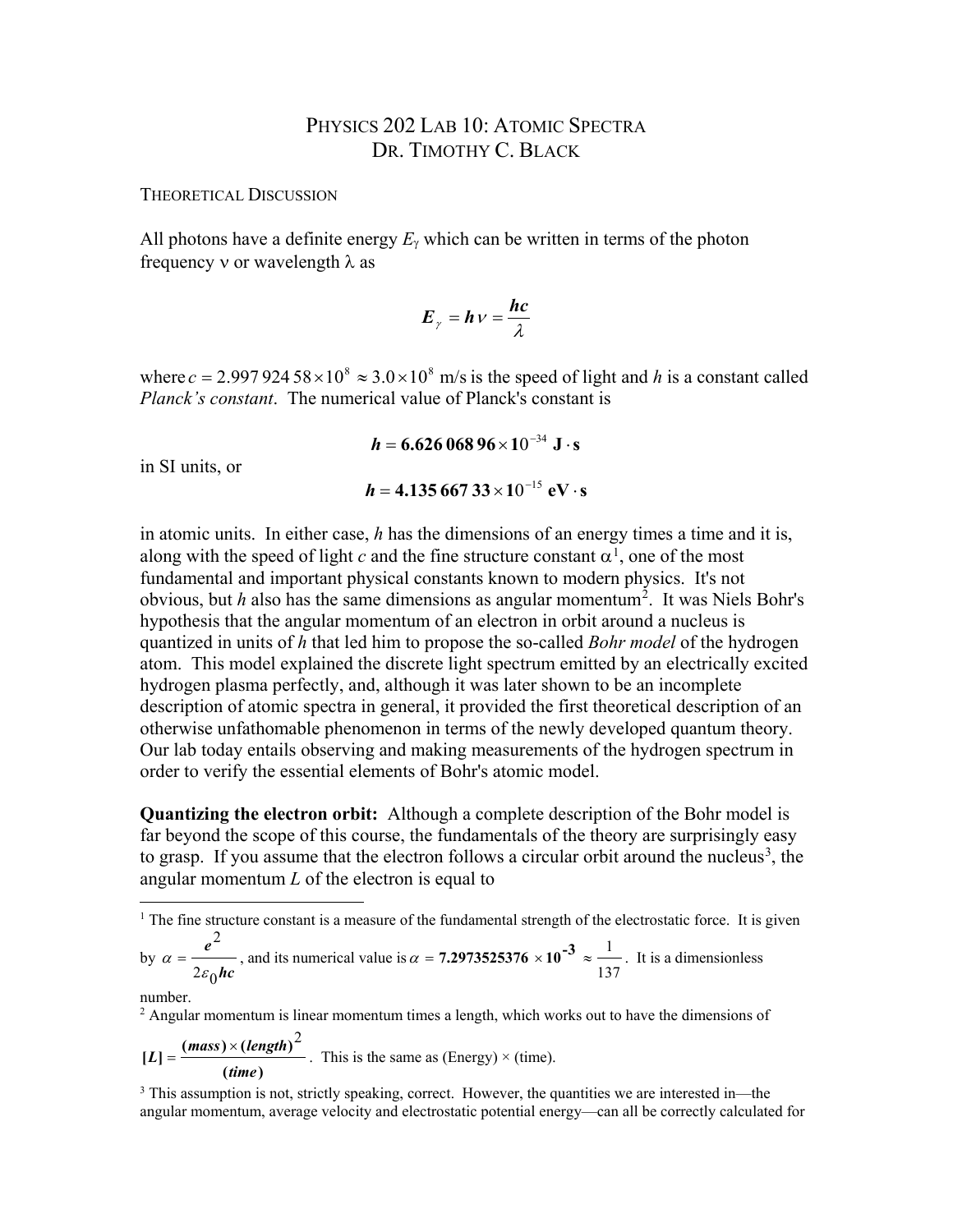$$
L = mvr
$$
 Eqn. 1

where *m* is the electron mass,  $\nu$  is the tangential velocity of the electron in its orbit and *r* is the orbital radius. The magnitude of the (centripetal) electric force acting on the electron due to the proton is equal to

$$
F = \frac{e^2}{4\pi\varepsilon_0 r^2}
$$
 Eqn. 2

where  $e = 1.602176487 \times 10^{-19}$  C is the magnitude of the charge of both the electron and the proton.

For an object in uniform circular motion, the central force that maintains this circular motion is related to the orbital velocity and the orbital radius according to

$$
F = \frac{mv^2}{r}
$$
 Eqn. 3

Combining equations 2 and 3, and noting that it is the electron that is orbiting the proton<sup>[4](#page-1-0)</sup>, gives

$$
\frac{e^2}{4\pi\varepsilon_0 r^2} = \frac{m_e v^2}{r}
$$

which you can solve for  $v^2$  to get

$$
v^2 = \frac{e^2}{4\pi m_e \varepsilon_0 r}
$$
 Eqn. 4

<span id="page-1-0"></span><sup>4</sup> This is why we use the electron mass in the following equation. Strictly speaking, we ought to use the

so-called *reduced mass* µ, which for the proton-electron system is equal to  $(m_p + m_e)$ *m pme* +  $\mu = \frac{P}{r}$ , but since the

proton mass is so much greater than the electron mass, it turns out that  $\mu \approx m_e$ .

the hydrogen atom as if this assumption were true. This is because, even though quantum mechanics tells us that the actual trajectory of any given electron in its orbit cannot be predicted in advance, or even observed without modifying it, the average orbit of an electron does follow the classic circular trajectory and we can calculate certain quantities as if the hydrogen atom were a classical system, subject to certain quantum mechanical constraints. A system for which quantum mechanical constraints can be applied *ex post facto* to the classical dynamical variables of that system is called *semi-classical*. The hydrogen atom is amenable to a semi-classical analysis, but atoms in general are not, and the derivation presented here does not work for atomic energy levels in the general case.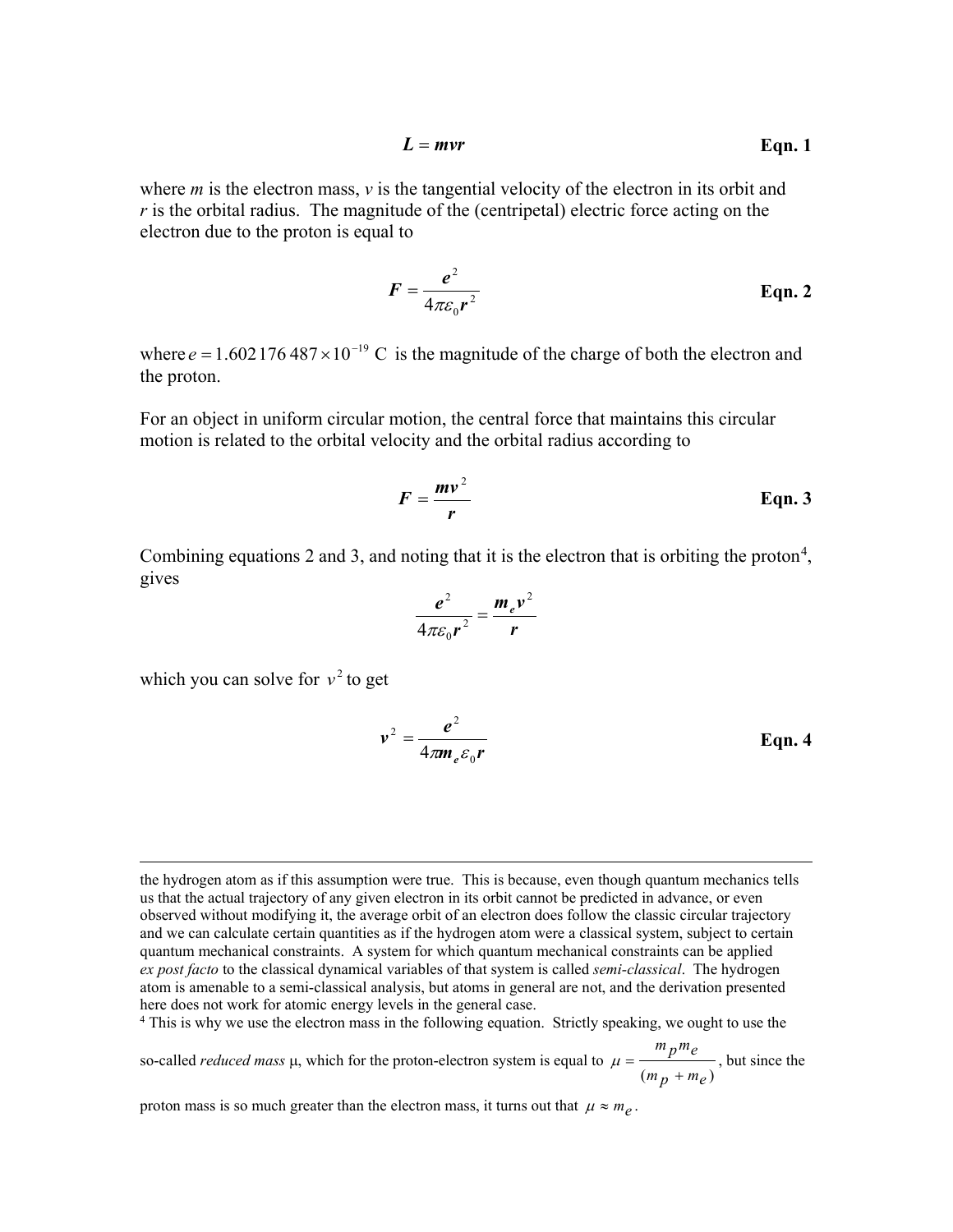Bohr's hypothesis that the angular momentum of the electron's orbital motion is quantized means that only certain values of *L* are allowed. In particular, the angular momentum can only have the values

$$
L_n = m_e v r = \frac{nh}{2\pi}
$$
  $n = 1, 2, 3, ...$  Eqn. 5

You can write the quantization condition in terms of *v* as

$$
v=\frac{nh}{2\pi m_e r}
$$

and substituting this expression into equation 4, we can obtain the quantization condition for the orbital radius *r*.

$$
v^{2} = \frac{e^{2}}{4\pi m_{e} \varepsilon_{0} r} = \frac{n^{2} h^{2}}{4\pi^{2} m_{e}^{2} r^{2}}
$$
  
\n
$$
\downarrow \qquad \qquad \text{Eqn. 6}
$$
  
\n
$$
r_{n} = \frac{n^{2} h^{2} \varepsilon_{0}}{\pi m_{e} e^{2}}
$$

where the label *n* on the radius tells you which quantum orbit the electron is in. The lowest energy orbital is the first, with  $n = 1$ ; higher energy (more loosely bound) orbital radii can be calculated by inserting  $n = 2, 3, \dots$ 

**Quantizing the electron energy levels:** The kinetic energy *K* of the electron in its orbit is simply

$$
K = \frac{1}{2} m_e v^2 = \frac{e^2}{8\pi \varepsilon_0 r}
$$
 Eqn. 7

where we have used the result from equation 4. The potential energy *U* can be found from Coulomb's law<sup>[5](#page-2-0)</sup>. It is

$$
U = -\frac{e^2}{4\pi\varepsilon_0 r} = -2K
$$
 Eqn. 8

<span id="page-2-0"></span>
$$
{}^{5} \text{ Recall that } k = \frac{1}{4\pi\varepsilon_0}.
$$

 $\overline{a}$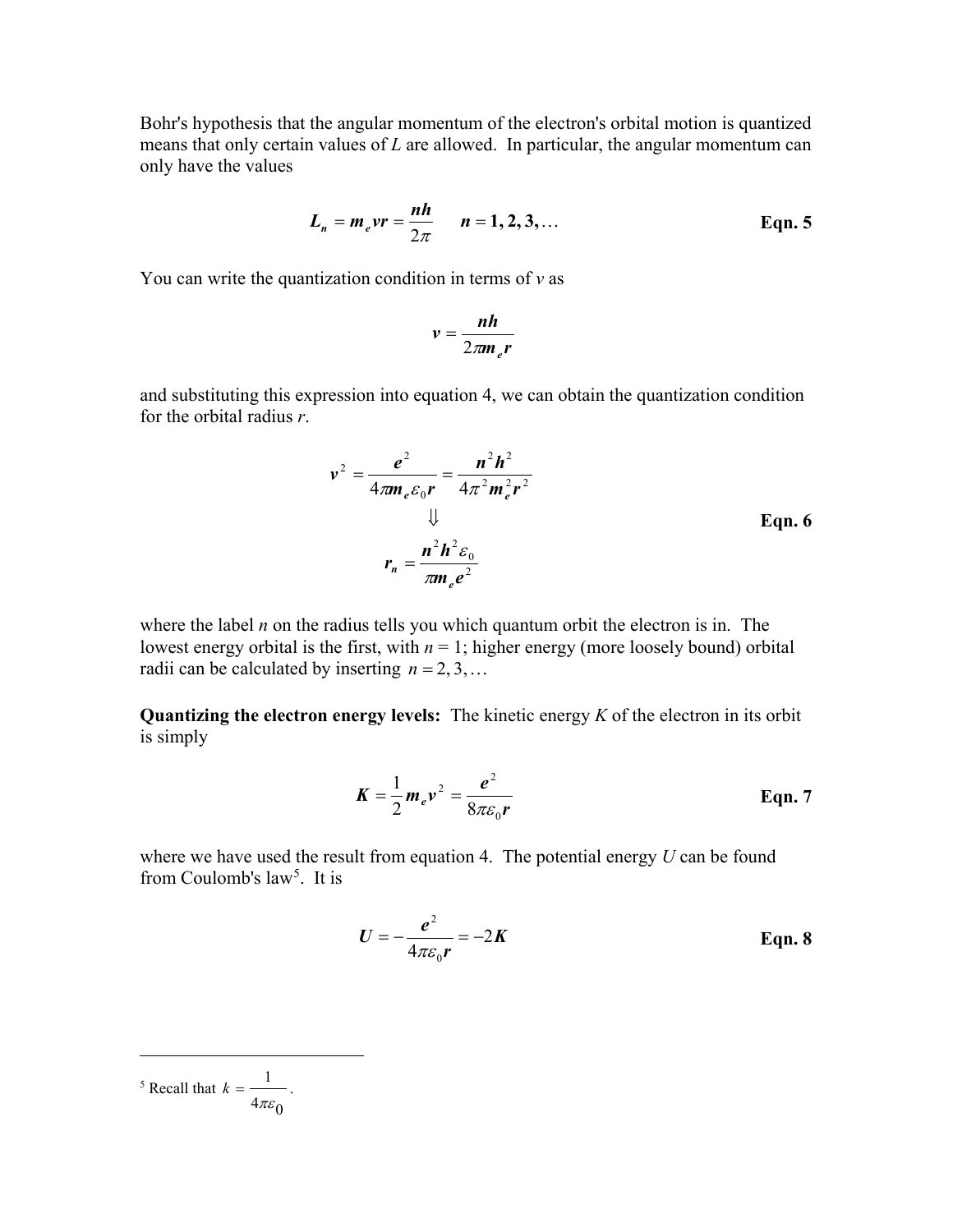The total energy *E* is just the sum of the kinetic and potential energies. Combining equations 7 and 8, we have

$$
E = K + U = \frac{e^{2}}{8\pi\varepsilon_{0}r} - \frac{e^{2}}{4\pi\varepsilon_{0}r} = -\frac{e^{2}}{8\pi\varepsilon_{0}r}
$$
 Eqn. 9

By substituting the expression for the quantized radii (equation 6) in the above expression, we get the energy levels of the hydrogen atom:

$$
E_n = -\frac{e^2}{8\pi\varepsilon_0 r_n} = -\left(\frac{e^2}{8\pi\varepsilon_0}\right)\left(\frac{\pi m_e e^2}{n^2 h^2 \varepsilon_0}\right) = -\frac{m_e e^4}{8n^2 h^2 \varepsilon_0^2} \qquad n = 1, 2, 3, ... \qquad \text{Eqn. 10}
$$

**The hydrogen line spectrum:** When an electron changes from one energy level to another, the energy of the atom must change as well. It requires energy to promote an electron from one energy level to a higher one. This energy can be supplied by a photon whose energy  $E_\gamma$  is given in terms of its frequency v or wavelength  $\lambda$  as

$$
E_{\gamma} = h \nu = \frac{hc}{\lambda}
$$
 Eqn. 11

Since the energy levels are quantized, only certain photon wavelengths can be absorbed. If energy is put into the atomic gas, the electrons will be promoted to higher energy levels and will then fall back down into the lowest energy state (ground state) in a cascade of transitions. Each time the energy level of the electron changes, a photon will be emitted and the energy (wavelength) of the photon will be characteristic of the energy difference between the initial and final energy levels of the atom in the transition. The energy of the emitted photon is just the difference between the energy levels of the initial (*ni*) and final (*nf*) states.

$$
E_{\gamma} = \frac{hc}{\lambda} = E_{n_i \to n_f} = E_{n_i} - E_{n_f} = -\frac{m_e e^4}{8h^2 \varepsilon_0^2} \left( \frac{1}{n_i^2} - \frac{1}{n_f^2} \right) = \frac{m_e e^4}{8h^2 \varepsilon_0^2} \left( \frac{1}{n_f^2} - \frac{1}{n_i^2} \right) \qquad \text{Eqn. 12}
$$

The spectral lines for a given final state *nf* are generally close together. In the hydrogen atom they are given special names. The states for which  $n_f = 1$  are called the *Lyman series*. These transitions are in the ultraviolet. The states for which  $n_f = 2$  are called the *Balmer series* and many of these spectral lines are in the visible. We will be measuring the wavelengths of the Balmer series lines in today's lab.

## PROCEDURE AND ANALYSIS

The ``colors'' associated with some of the Balmer series lines are shown in figure 1.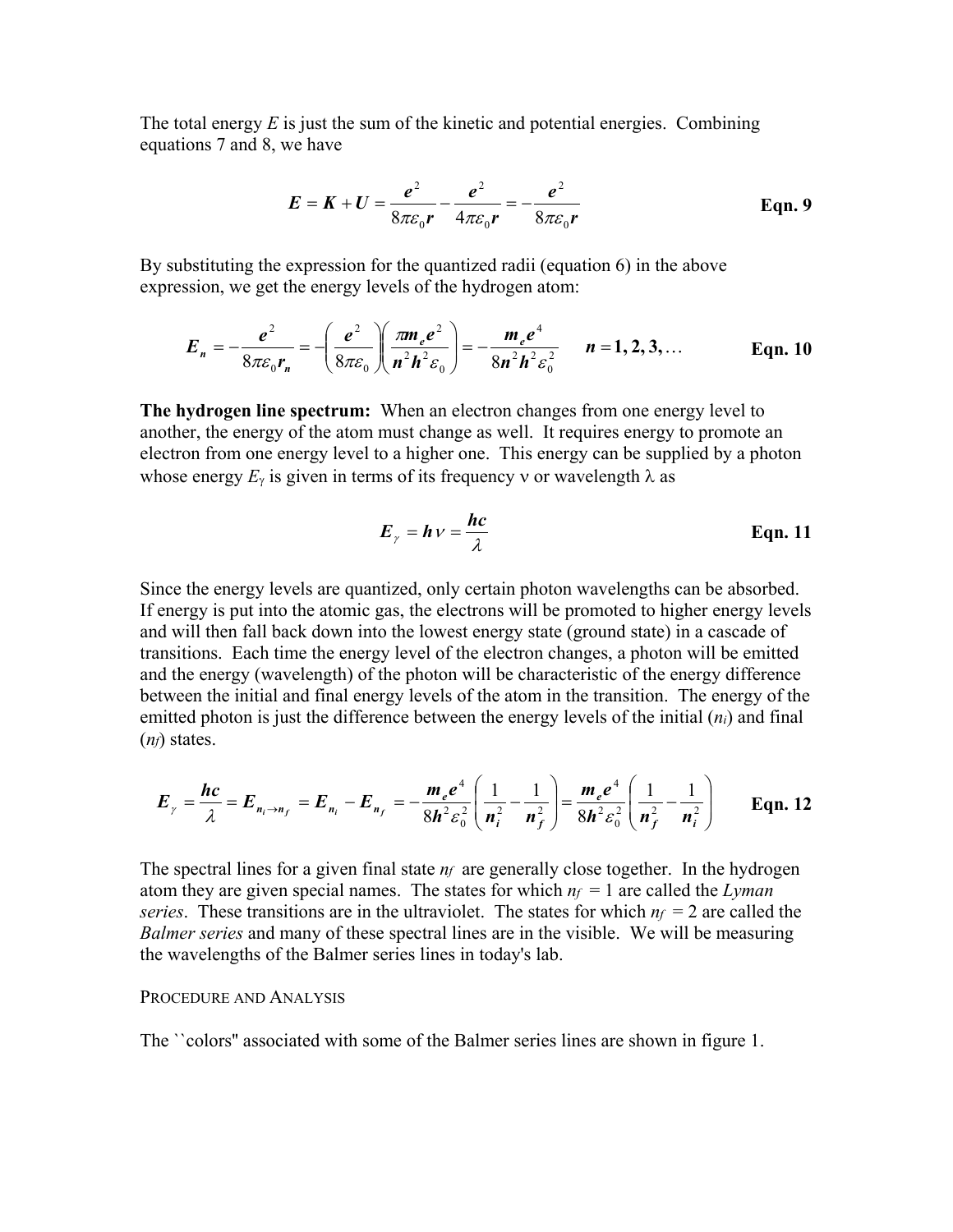

**Fig. 1: The Balmer series of the hydrogen spectrum**

1. Measure the wavelengths for the  $n_i = 3, 4$ , and 5 lines in the Balmer series of hydrogen using the diffraction grating and the spectrometer. Recall that the relation between the wavelength and the observation angle  $\theta$  for the 1<sup>st</sup> order images  $(m = 1)$  is given by the grating equation:

$$
\lambda = d \sin \theta.
$$

The measurement will be very similar to last week's lab except in this case you will use the angle table on the spectrometer rather than trigonometry to determine the observation angles for the various spectral lines. Bear in mind that the observation angle is always measured with respect to the normal to the diffraction grating. A diagram of the spectrometer table is shown in figure 2.



**Fig. 2: The spectrometer table**

- 2. Calculate the photon energies for each of your measured lines using equation 11 and the value of Planck's constant<sup>[6](#page-4-0)</sup> in units of eV⋅s, and report these energies in electron volts (eV).
- 3. Calculate the corresponding transition energies for the Balmer series lines from equation 12. Numerically, the factor  $R = \frac{me^2}{8h^2c^2}$  $\boldsymbol{0}$ 2 4  $8$ *h*<sup>2</sup>ε  $R = \frac{m_e e^4}{a^2 + r^2}$  is easiest to evaluate by noting

that

$$
R = \frac{m_e e^4}{8h^2 \varepsilon_0^2} = \frac{\alpha^2 m_e c^2}{2},
$$

where  $\alpha$  is the fine structure constant. Using the mass-equivalent energy of the electron, we find that

<span id="page-4-0"></span> <sup>6</sup> See the table of fundamental constants at the end of this write-up.